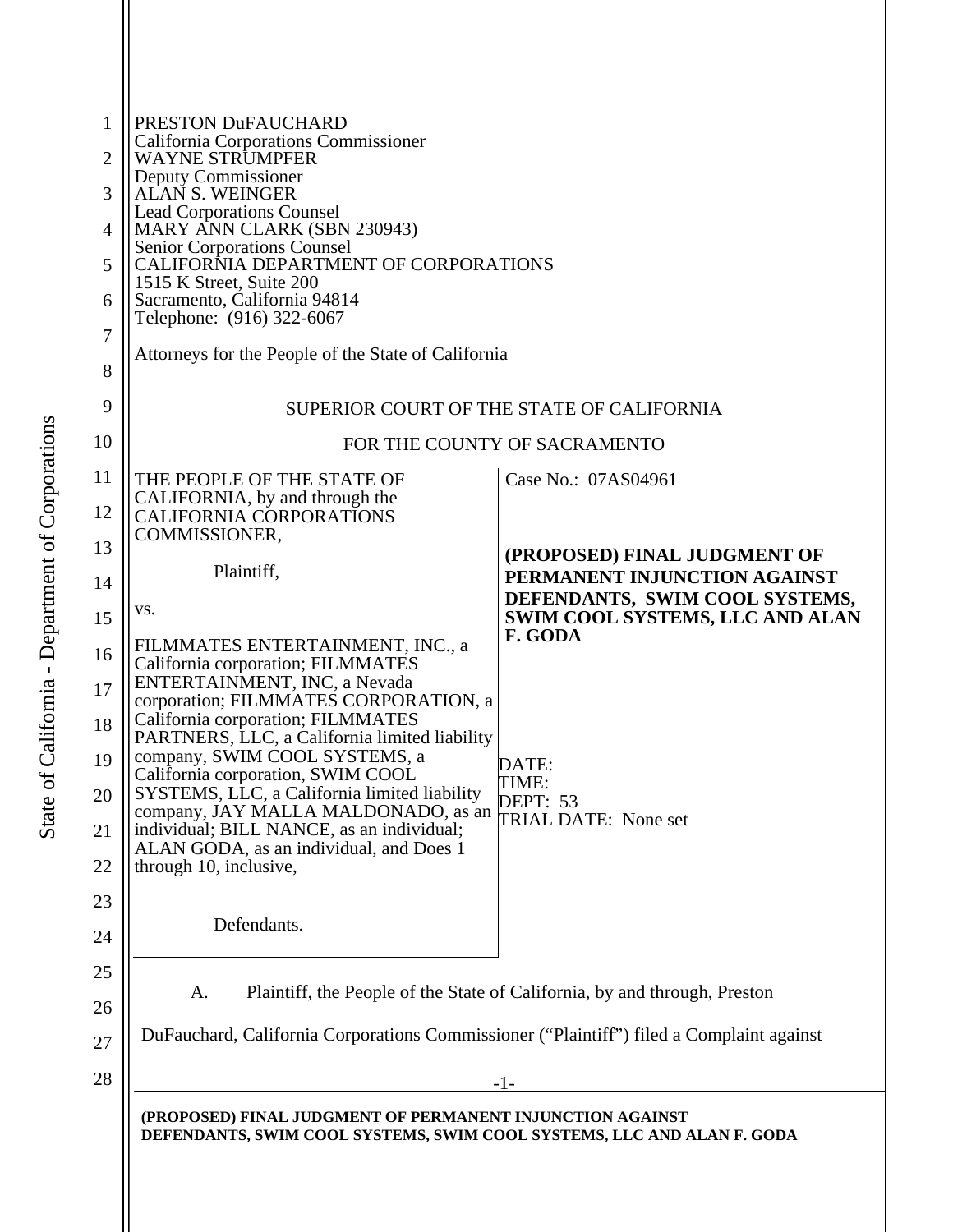## SWIM COOL SYSTEMS, SWIM COOL SYSTEMS, LLC AND ALAN F. GODA

("Defendants).

1

2

3

4

5

6

7

8

9

10

11

12

13

14

15

16

17

18

19

20

21

22

23

24

25

26

27

 B. DEFENDANTS stipulated to jurisdiction of this Court over them and over the subject matter of this action.

C. DEFENDANTS stipulated to receiving service of the Summons and Complaint filed in this matter.

D. DEFENDANTS read the Complaint for Permanent Injunction, the Stipulation to Entry of Judgment of Permanent Injunction Between Plaintiff and Defendants, Swim Cool Systems, Swim Cool Systems, LLC and Alan F. Goda (referenced hereinafter as "Stipulation"), this proposed Final Judgment of Permanent Injunction Against Defendants Swim Cool Systems, Swim Cool Systems, LLC and Alan F. Goda (hereinafter "Final Judgment") and DEFENDANTS stipulate to entry of judgment on the terms and conditions contained in the Stipulation and reflected in the Final Judgment.

E. DEFENDANTS waived entry of Findings of Fact and Conclusions of Law under California Code of Civil Procedure section 632 and all rights to appeal the entry of the Final Judgment.

F. DEFENDANTS waived any claims known to them against the State of California, its agents, officers, or employees based on the facts underlying the present action. DEFENDANTS specifically waived any rights provided by California Civil Code section 1542, which provides: "A general release does not extend to claims which the Creditor does not know or suspect to exist in his favor at the time of executing the release."

G. DEFENDANTS stipulated and agreed that they entered into the Stipulation voluntarily and without coercion, and acknowledged that no promises, threats or assurances have been made by Plaintiff or any officer, or agent thereof to induce them to enter into the Stipulation.

-2-

28

**(PROPOSED) FINAL JUDGMENT OF PERMANENT INJUNCTION AGAINST DEFENDANTS, SWIM COOL SYSTEMS, SWIM COOL SYSTEMS, LLC AND ALAN F. GODA**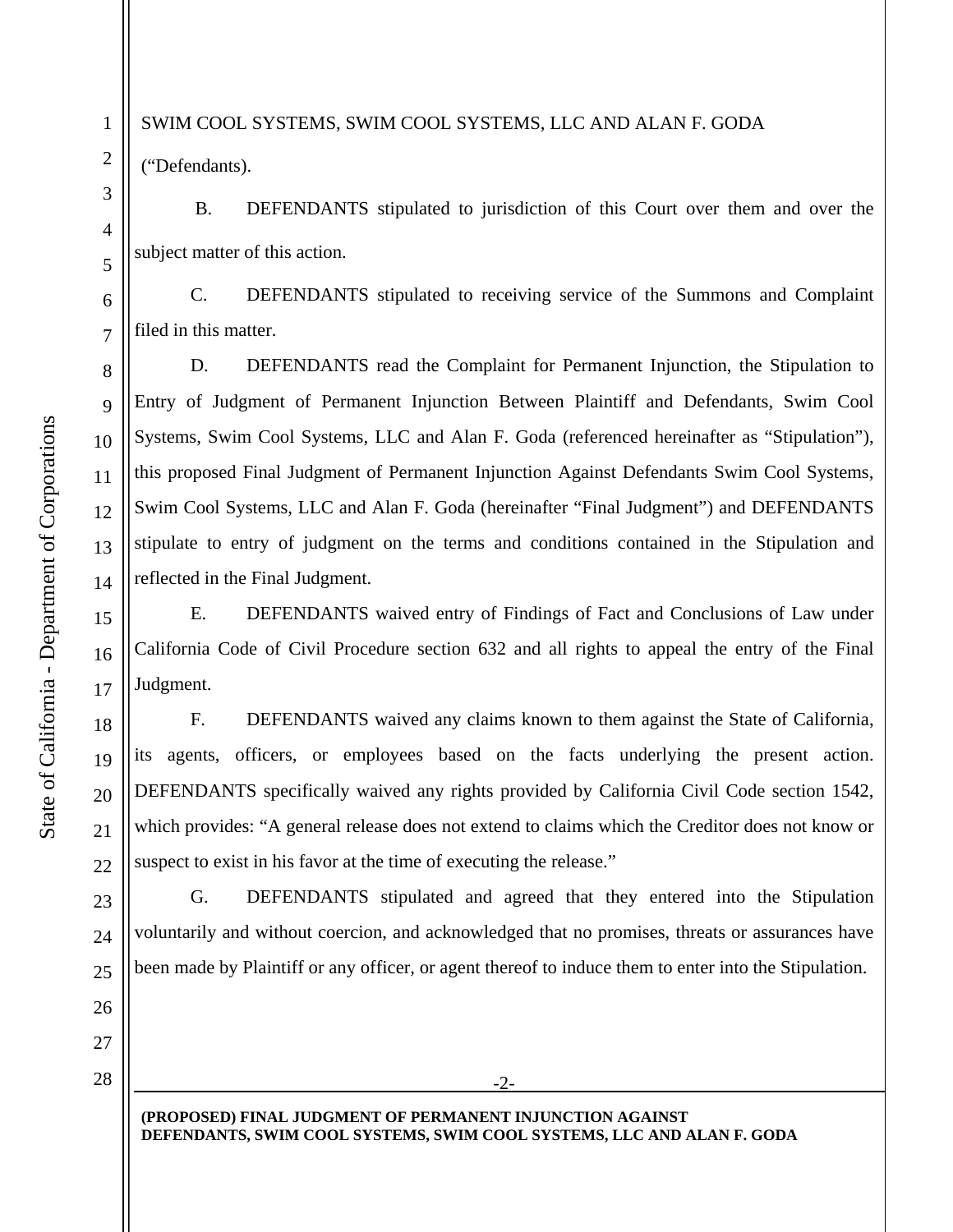## **PURSUANT TO STIPULATION OF THE PARTIES AND GOOD CAUSE APPEARING THEREFOR, IT IS HEREBY ADJUDGED, ORDERED AND DECREED THAT JUDGMENT BE ENTERED AS FOLLOWS:**

The following facts are deemed and stipulated to be true:

 a. Defendant Swim Cool Systems ("Swim Cool") is a California corporation formed on November 2, 2006 and maintains a business address at 77971 Wildcat Drive, Palm Desert, California 92211. The California Secretary of State filing lists Alan Goda as the President.

 b. Defendant Swim Cool Systems, LLC ("Swim Cool LLC") is a California limited liability company formed on November 15, 2006 and maintains a business address at 77971 Wildcat Drive, Palm Desert, California 92211. The California Secretary of State filing lists Alan Goda as an officer.

 c. Defendant Alan Goda ("Goda") is an individual whose last known business address is 77971 Wildcat Drive, Palm Desert, California 92211066. Goda is a principal in Swim Cool Systems and Swim Cool Systems, LLC.

 d. On October 25, 2005, Defendant Goda and Plaintiff, California Corporations Commissioner entered into a Desist and Refrain Order and Consent ("Order"), which was signed and agreed to by defendants FilmMates Corp., FilmMates LLC and Goda. The Order was issued because the Department found that FilmMates Corp., FilmMates LLC and Goda, through the officers, directors, partners, agents, employees and/or servants of FilmMates Corp., and FilmMates LLC were offering and selling unqualified, non-exempt securities, in violation of California Corporations Code section 25110. The Order prohibits those defendants from the further offer or sale of unqualified, non-exempt securities, in the State of California. The Order was personally signed by Alan Goda, as the founder of both FilmMates Corporation and FilmMates Partners, LLC on October 6, 2005.

25 26 27 e. FilmMates Corp., FilmMates LLC and Goda consented to the entry of the Order and waived their right to a hearing on this matter and to all judicial review of this matter pursuant to California Corporations Code Section 25532 as indicated by Goda's signature on the

-3-

28

**(PROPOSED) FINAL JUDGMENT OF PERMANENT INJUNCTION AGAINST DEFENDANTS, SWIM COOL SYSTEMS, SWIM COOL SYSTEMS, LLC AND ALAN F. GODA**

1

2

3

4

5

6

7

8

9

10

11

12

13

14

15

16

17

18

19

20

21

22

23

24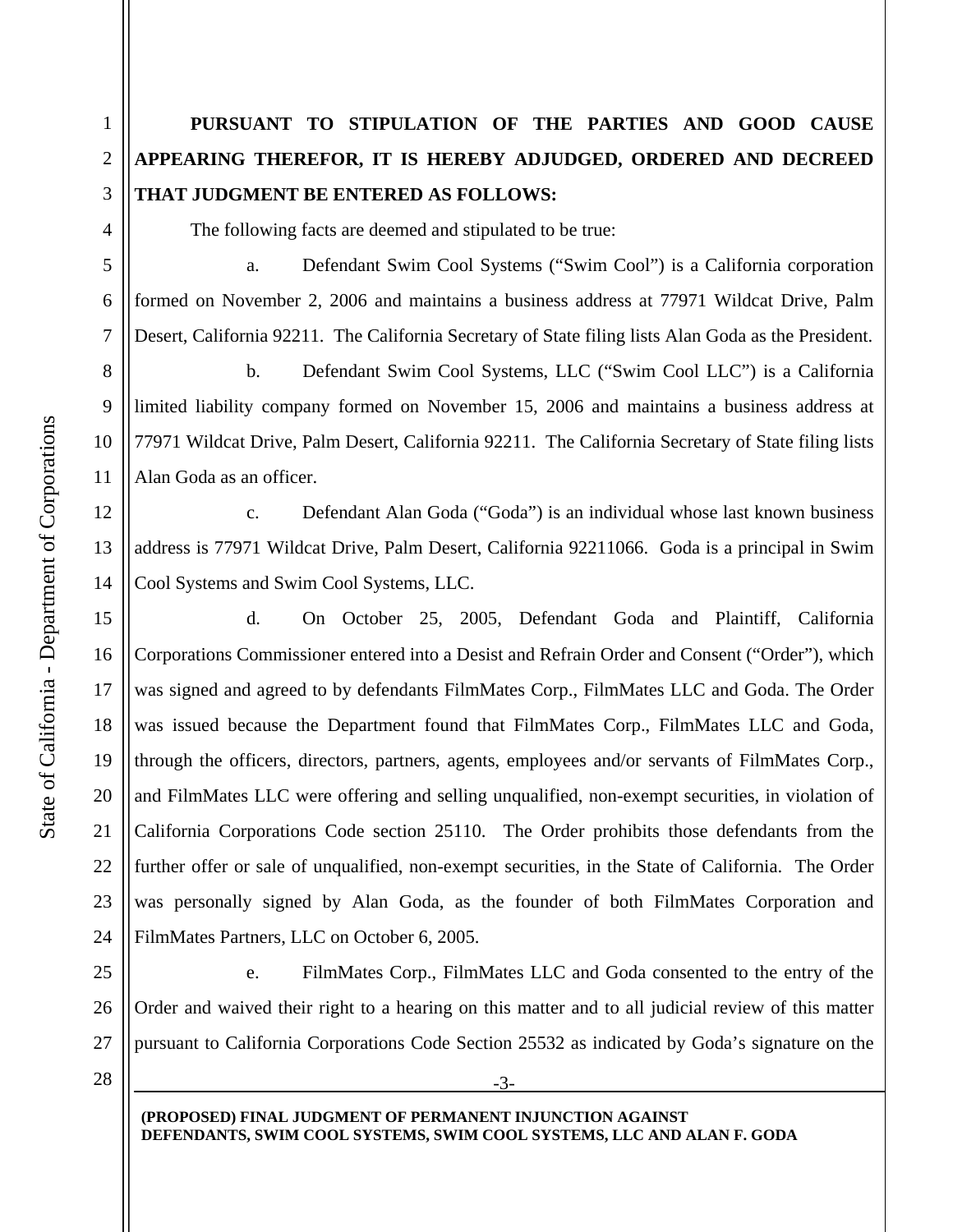1 Order dated October 6, 2005.

2

3

4

5

6

7

8

9

14

15

16

17

18

19

20

21

22

23

24

25

26

27

 f. In 2007, Defendants Goda, Swim Cool Systems and Swim Cool Systems, LLC offered unqualified non-exempt securities by way of general solicitations in the form of advertisements in the Los Angeles Times newspaper, online edition.

 g. Defendants, Goda, Swim Cool Systems, and Swim Cool Systems, LLC, omitted to disclose the material fact to potential investors in the offer and sale of securities, that Goda was the subject of a Desist and Refrain Order and Consent issued by the Commissioner of Corporations on October 25, 2005, ordering Goda to desist and refrain from the further offer or sale of unqualified, non-exempt securities in the State of California.

10 11 12 13 h. DEFENDANTS have no facts to support a defense to the allegation that Defendants Goda, Swim Cool Systems and Swim Cool Systems, LLC offered unqualified nonexempt securities by way of general solicitations in the State of California in violation of California Corporations Code section 25110.

 i. DEFENDANTS have no facts to support a defense to the allegation that Defendants Goda, Swim Cool Systems, and Swim Cool Systems, LLC, omitted to disclose the material fact to potential investors in the offer and sale of securities, in violation of California Corporations Code section 25110.

j. DEFENDANTS have no facts to support a defense to the allegation that Defendants Goda, violated the Order requiring Goda to desist and refrain from his unlawful activity.

## **AS A RESULT OF THE ABOVE THE COURT ENTERS JUDGMENT AS FOLLOWS:**

1. DEFENDANTS, and their agents, employees, attorneys in fact in their capacities as such, and all persons acting in concert or participating with them, shall be and are hereby permanently enjoined from engaging in, committing, aiding and abetting, substantially assisting, or performing directly or indirectly, by any means whatsoever, any of the following acts:

-4-

28

**(PROPOSED) FINAL JUDGMENT OF PERMANENT INJUNCTION AGAINST DEFENDANTS, SWIM COOL SYSTEMS, SWIM COOL SYSTEMS, LLC AND ALAN F. GODA**